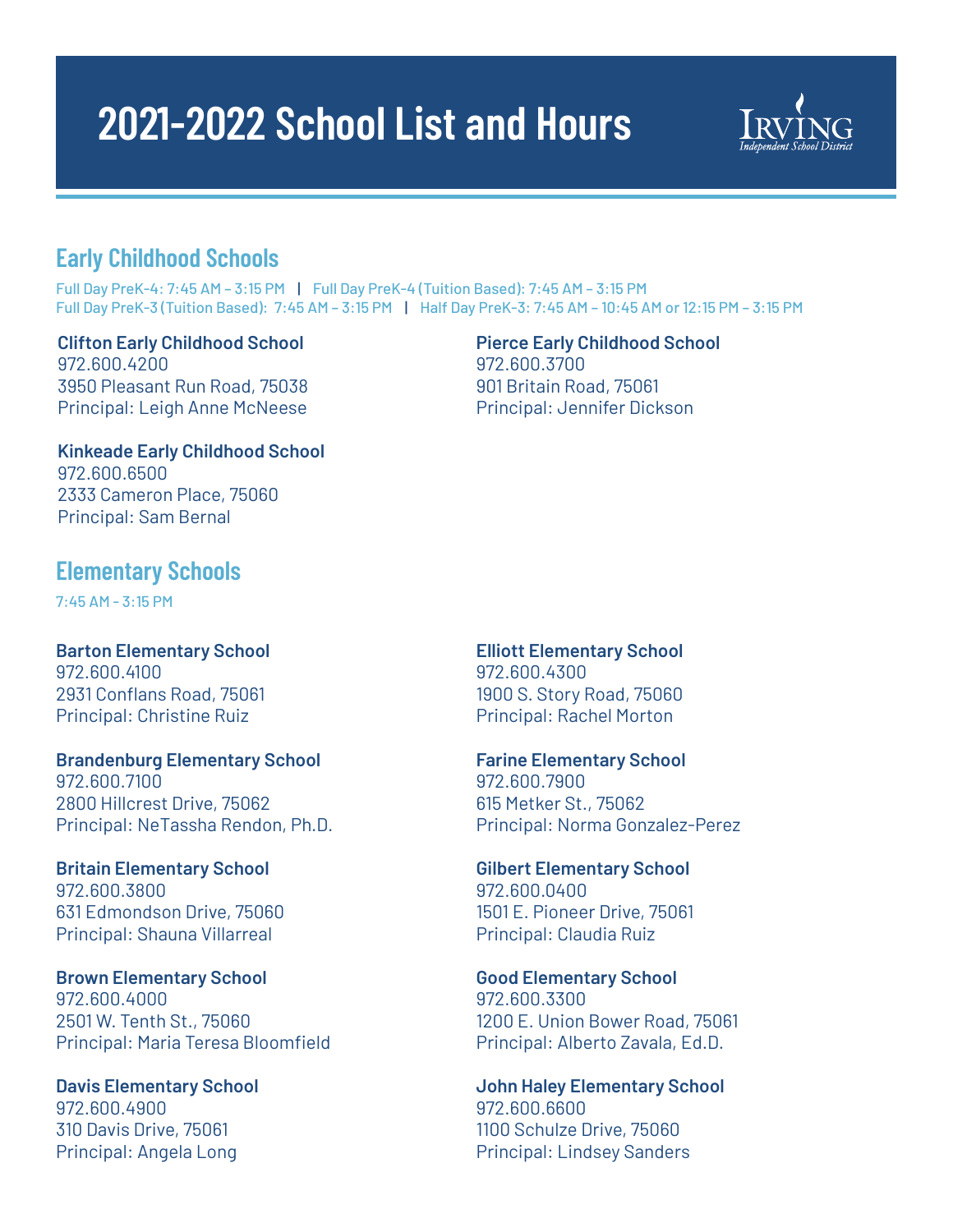**Thomas Haley Elementary School** 972.600.7000 3601 Cheyenne St., 75062 Principal: Henry Taylor

**Hanes Elementary School** 972.600.3600 2730 Cheyenne St., 75062 Principal: Adriana Arrieta

**Johnston Elementary School** 972.600.7700 2801 Rutgers Drive, 75062 Principal: Stephen Pollard

**Keyes Elementary School** 972.600.3400 1501 N. Britain Road, 75061 Principal: Joe Estrada

**Lee Elementary School** 972.600.7800 1600 Carlisle St., 75062 Principal: Angel Rico

## **Middle Schools**

8:15 AM - 3:45 PM

**Austin Middle School** 972.600.3100 825 E. Union Bower Road, 75061 Principal: Curtis Mauricio

**Bowie Middle School** 972.600.3000 600 E. Sixth St., 75060 Principal: Anabel Coughlin

**Crockett Middle School** 972.600.4700 2431 Hancock St., 75061 Principal: Bianca Johnson

**de Zavala Middle School** 972.600.6000 707 W. Pioneer Drive, 75061 Principal: Trent Nickerson

**Lively Elementary School** 972.600.6700 1800 Plymouth Drive W., 75061 Principal: Fernando Vadillo

**Schulze Elementary School** 972.600.3500 1200 S. Irving Heights Drive, 75060 Principal: Linda Torres-Rangel

**Stipes Elementary School** 972.600.4500 3100 Cross Timbers Drive, 75060 Principal: Mary Kay Dixon

**Townley Elementary School** 972.600.6800 1030 Vilbig St., 75060 Principal: Anne Clark

**Townsell Elementary School** 972.600.5500 3700 Pleasant Run Road, 75038 Principal: Amber Brooks

**Houston Middle School** 972.600.7500 3033 W. Country Club Drive W., 75038 Principal: Manny Espino

**Johnson Middle School** 972.600.0500 3601 W. Pioneer Drive, 75061 Principal: James Clark

**Lamar Middle School** 972.600.4400 219 Crandall Road, 75060 Principal: Eric Ogle

**Travis Middle School** 972.600.0100 1600 Finley Road, 75062 Principal: Denise Anderson